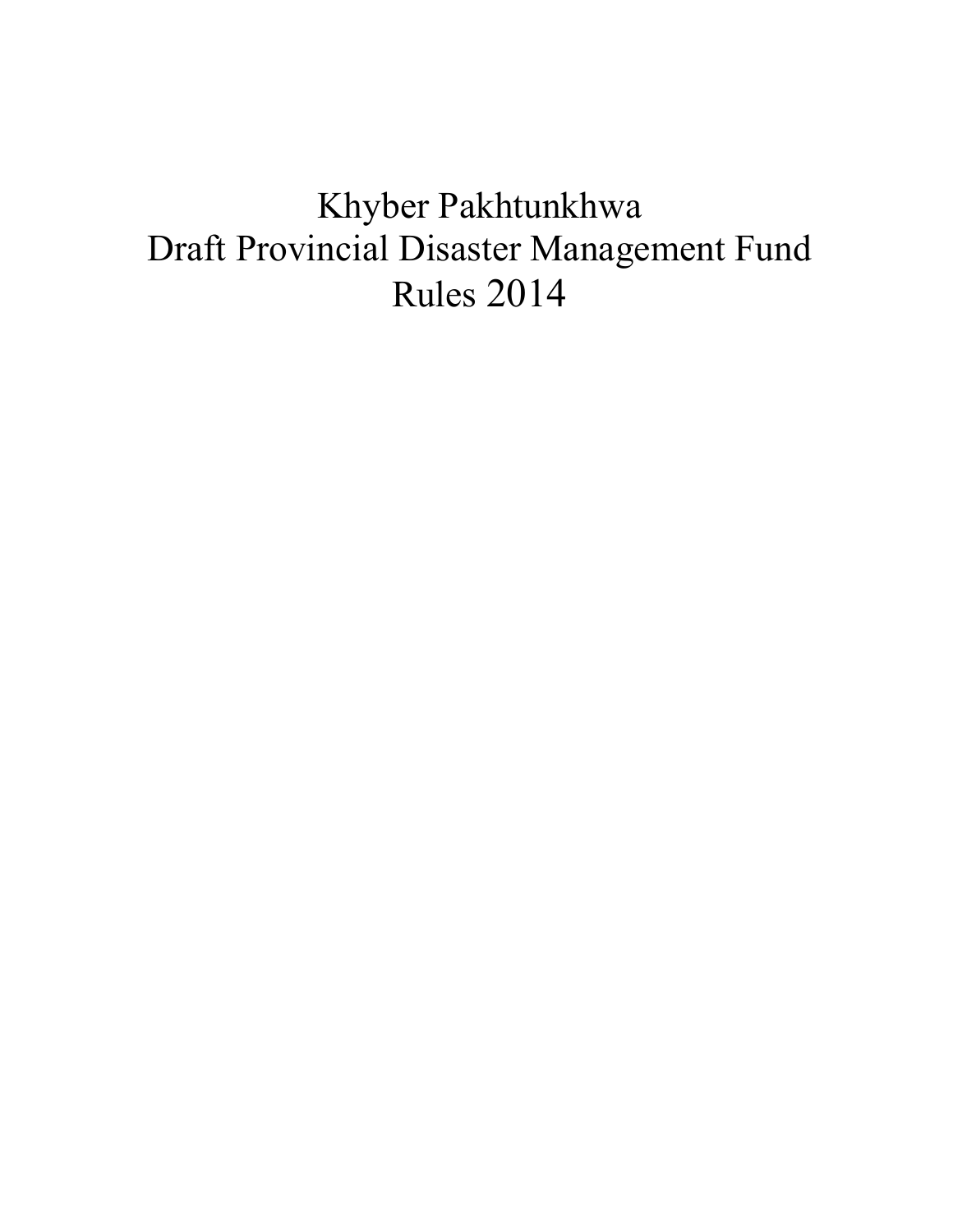## **Contents**

## PROVINCIAL DISASTER MANAGEMENT FUND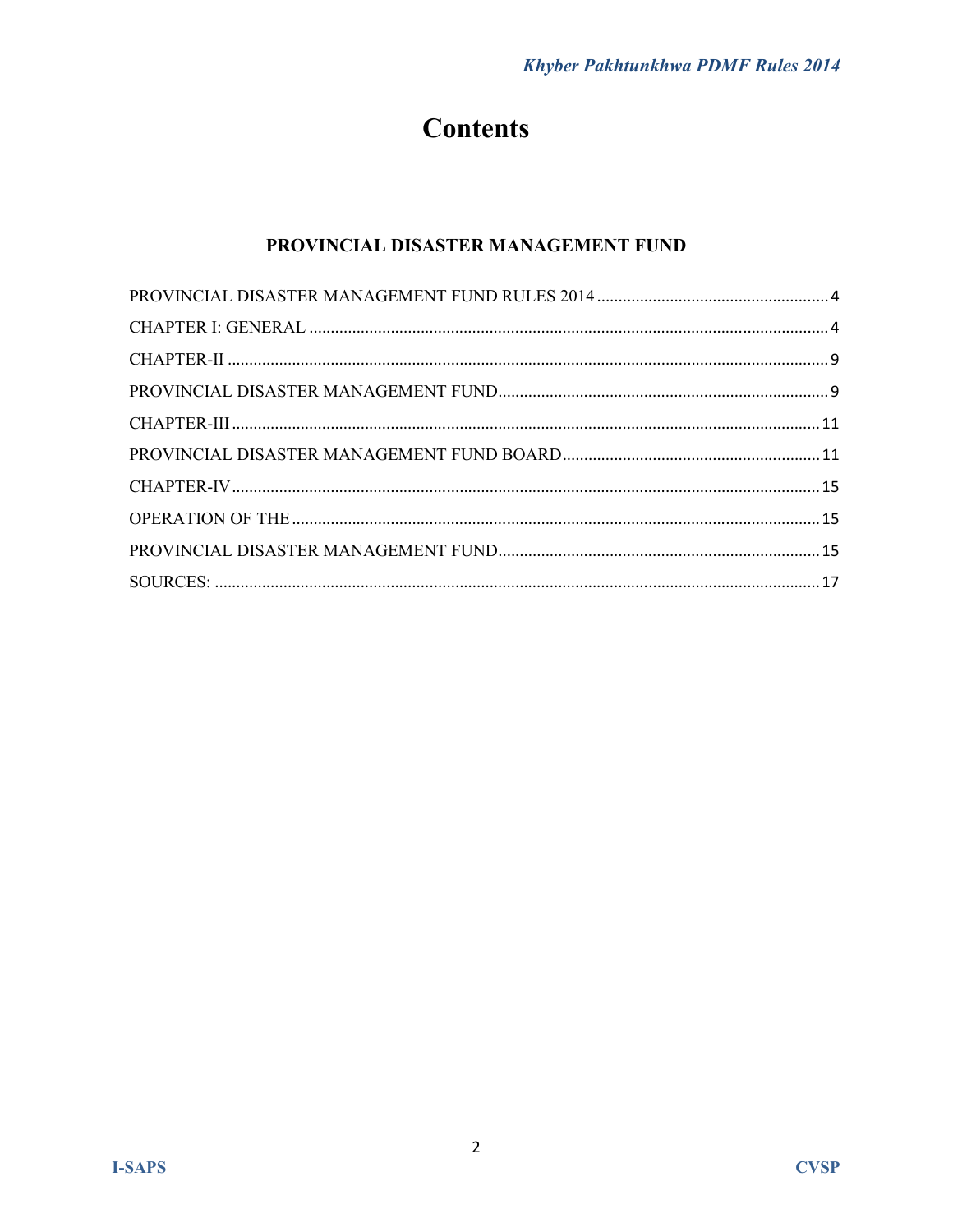## **PROVINCIAL DISASTER MANAGEMENT FUND RULES 2014**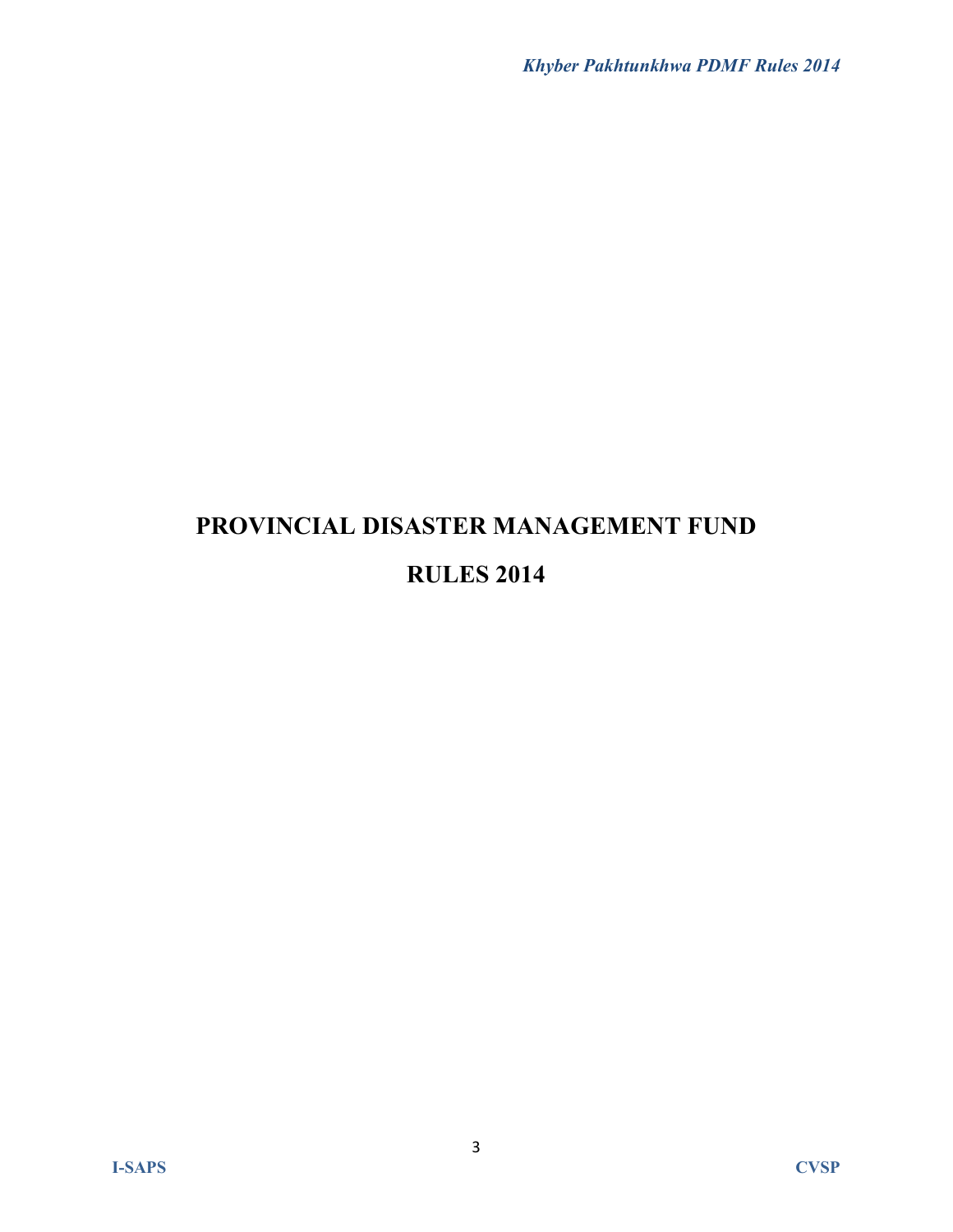## **DRAFT PROVINCIAL DISASTER MANAGEMENT FUND RULES 2014**

[Formulated in pursuance of Section 47 read with Section 30 of the National Disaster Management (Khyber Pakhtunkhwa) (Amendment<sup>1</sup>) Act 2012]

## **CHAPTER I: GENERAL**

## **Short title, application and commencement:**

- a) These Rules may be called Khyber Pakhtunkhwa Provincial Disaster Management Fund Rules 2014, hereinafter referred to as "PDMF Rules 2014".
- b) The Rules<sup>2</sup> shall apply to all operations and management of Khyber Pakhtunkhwa Provincial Disaster Management Fund.
- c) These rules shall come into force at once.

<sup>1</sup> Enacted under Article 144 of the Constitution

<sup>&</sup>lt;sup>2</sup> Different Funds Rules are in practice in different departments/organizations. The instant Rules encompasses all the aspects taken from a set of Acts and Rules, making them distinctive and comprehensive.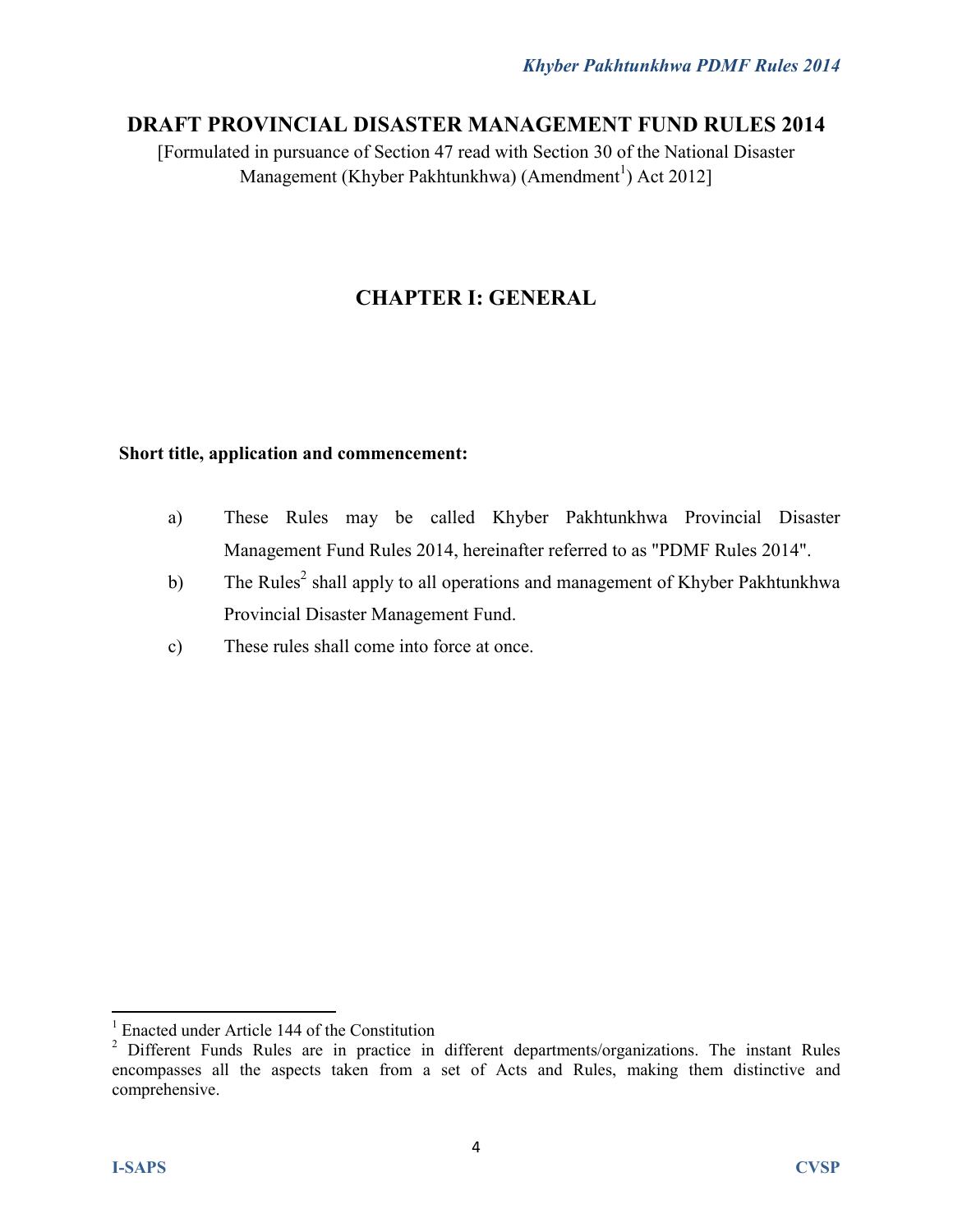## **2. Definitions<sup>3</sup>**

 $\overline{a}$ 

In these Rules, unless there is anything repugnant in the subject or context;

- 1) **"Authority"** Authority\* means the Provincial Disaster Management Authority notified by the Provincial Government.
- 2) "**Bank**" means any schedule bank in Pakistan with "A" long term credit rating.
- 3) "**Chairperson**" means Chairperson of the Authority.
- 4) **"Disaster"** means a catastrophe or a calamity in an affected area, arising from natural or manmade causes or by accident or fire, bomb blast, terrorist activities, militancy, annoyed or provoked mob which results in a substantial loss of life or

- a) Government of Khyber Pakhtunkhwa Finance Department Pension Fund Management Act 1999.
- b) Government of Khyber Pakhtunkhwa Finance Department General Provident Fund management Act 1999.
- c) Government of Khyber Pakhtunkhwa Elementary Education Foundation Fund and Fund Investment Rules 2012.
- d) Government of Khyber Pakhtunkhwa Frontier Education Foundation, Financial Rules.
- e) Government of Khyber Pakhtunkhwa Frontier Health Foundation, Financial Rules.
- f) Government of Khyber Pakhtunkhwa Provincial Disaster Management Authority Accounting Procedure for Operation/Utilization of the Provincial Disaster Management Fund 2013.
- g) Earthquake, Reconstruction and Rehabilitation Authority Financial Operational Manual 2006.
- h) Punjab PEF Finance and Audit Rules 2005.
- i) KP Government Servants Benevolent Fund Ordinance 1972.
- j) The Punjab PEF Conduct of Business Rules 2005
- k) Rules of administration of Education Employees Foundation (EEF) KPK Peshawar.
- l) The Charitable Endowments Act, 1890.
- m) Government of Khyber Pakhtunkhwa Information Technology Board Fund management mechanism.
- n) General Financial Rules of Government of Pakistan.
- o) Provincial Relief, Rehabilitation and Settlement Authority (PaRRSA) financial management Operational Manual 2010.
- p) I-SAPS. 2012. Model Civilian Victims of Terrorism (Relief and Rehabilitation) Act. Islamabad.
- q) Notifications and Circulars governing grant of compensation to civilian victims of terrorism.
- r) Budget documents containing the budgetary appropriations for relief and rehabilitation.

<sup>&</sup>lt;sup>3</sup> These definitions have been formulated by benefiting from multiple Acts/Rules including but not limited to the following: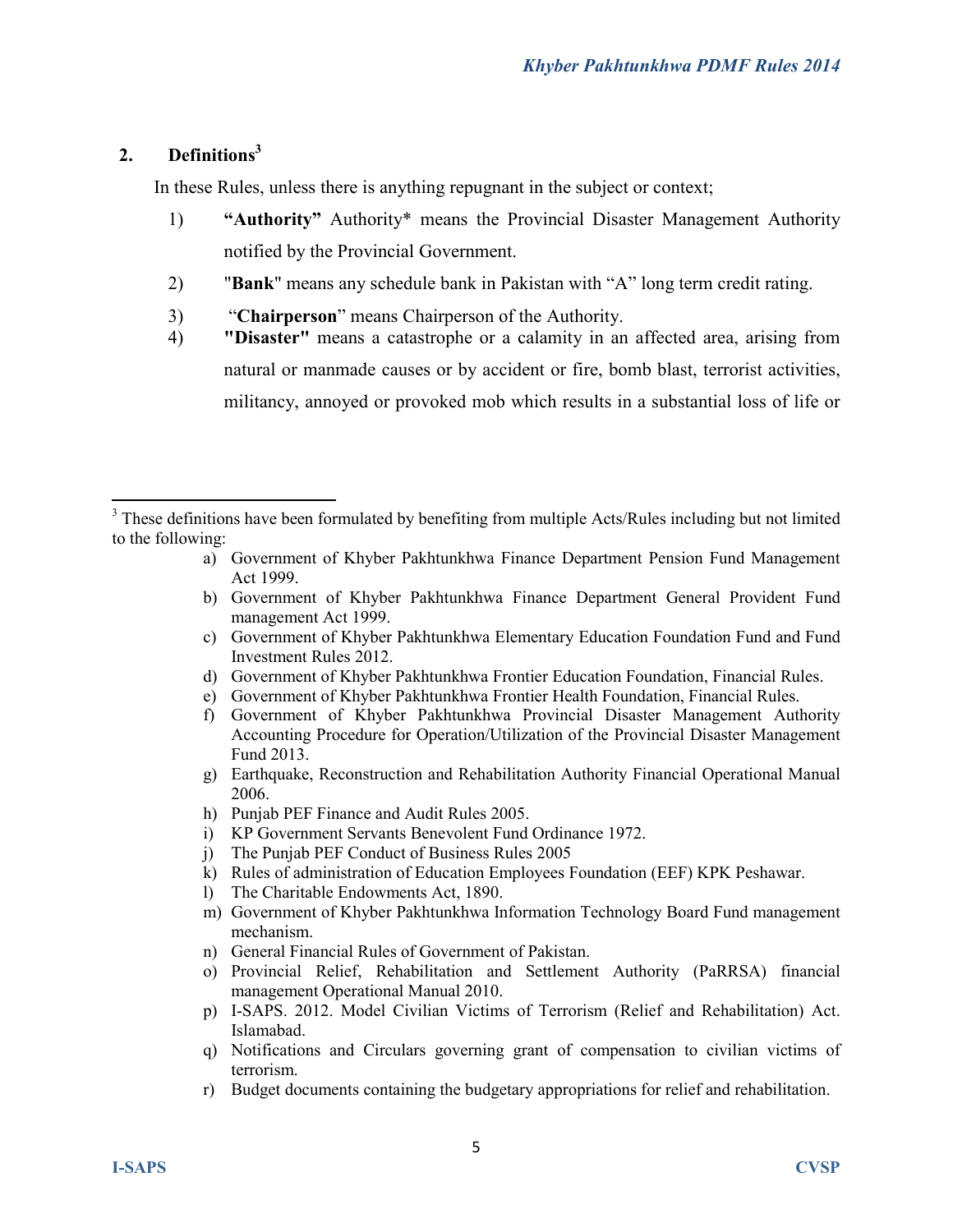human suffering or damage to and destruction of property both moveable and immoveable<sup>4</sup>.

- 5) **"Disaster Management"** means managing the complete disaster spectrum including; preparedness, response, recovery, rehabilitation and reconstruction.
- 6) **"Disaster Mitigation"** means structural or non structural measures taken for lessening or limiting the adverse impacts of hazards and related disasters.
- 7) **"Disaster Preparedness"** refers to the activities, knowledge and capacities developed by governments, professional response and recovery organizations, communities and individuals to effectively anticipate, respond to, and recover from, the impacts of likely, imminent or current hazard events or conditions.
- 8) **"Displaced Person"** means a person who is forced to flee his or her home due to a natural or manmade disaster but remains within Pakistan.
- 9) **"Disaster Prevention"** means Activities to ensure complete avoidance of the adverse impact of hazards.
- 10) **"Disaster Response/Relief"** means immediate, short term or protracted duration measures regarding the provision of assistance during or immediately after a disaster to meet the life preservation and basic subsistence needs of affected people.
- 11) **"Disaster Recovery & Rehabilitation"** means the restoration and improvement where appropriate, of facilities, livelihoods and living conditions of disasteraffected communities, including efforts to reduce disaster risk factors.
- 12) **"Disaster Risk"** means the probability of harmful consequences, or expected losses (deaths, injuries, property, livelihoods, economic activity disrupted or environment damaged) resulting from interactions between natural or humaninduced hazards, vulnerable conditions and exposure.

<sup>&</sup>lt;sup>4</sup> Section 2(b), National Disaster Management (Khyber Pakhtunkhwa) (Amendment) Act, 2012.

<sup>\*</sup>Provincial Authority notified under section 15(1) of National Disaster Management (Khyber Pakhtunkhwa) (Amendment) Act, 2012.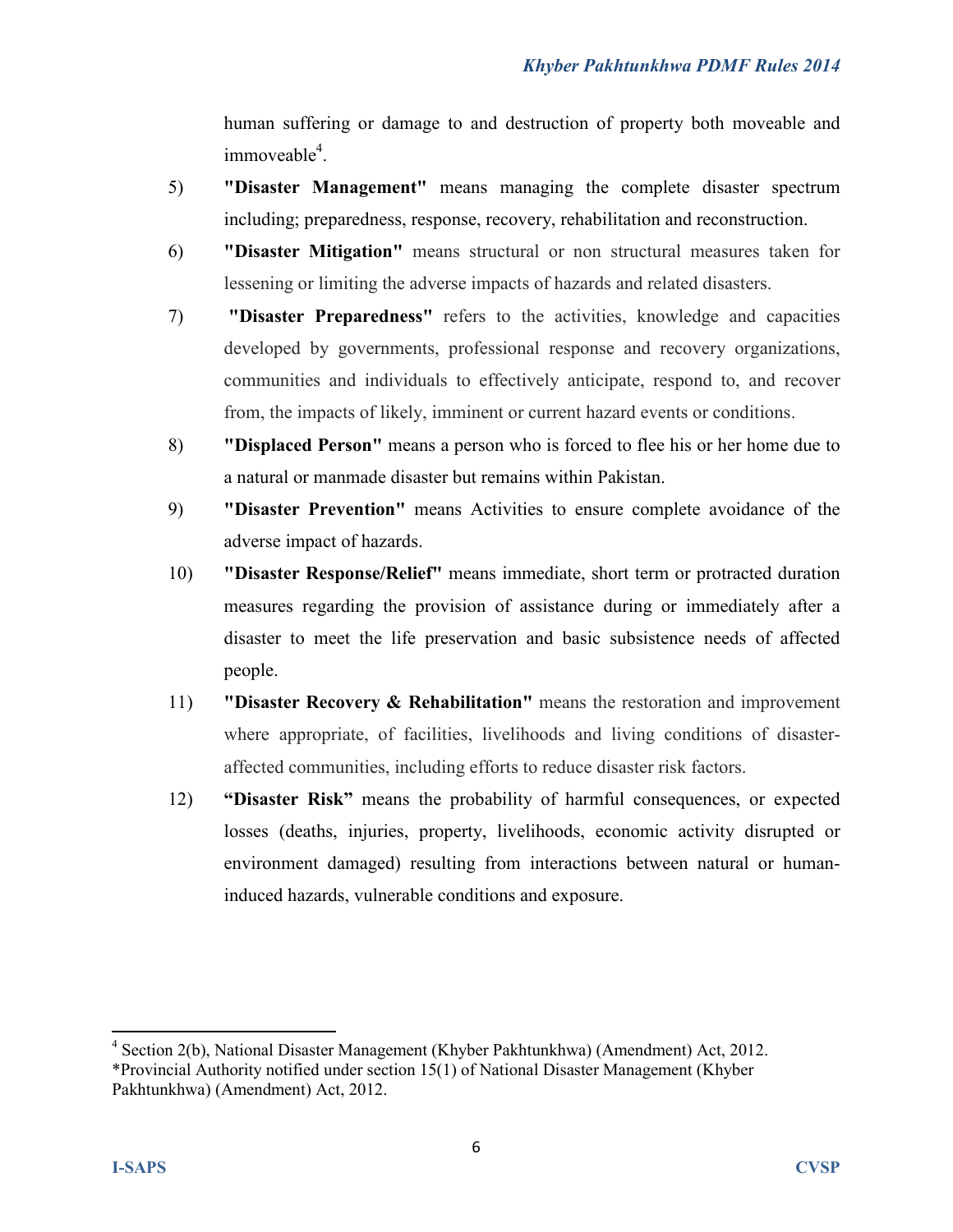- 13) **"District Disaster Management Unit"** means the District Disaster Management Unit established under Section 18 of National Disaster Management (Khyber Pakhtunkhwa) (Amendment) Act 2012.
- 14) "**Family member**" means spouse, dependent children and, dependent parents and a dependent sibling of an injured or deceased;
- 15) **"Federal Government<sup>5</sup>"** Means the Government of Pakistan.
- 16) **"Fiscal year**<sup>6</sup>" Means the fiscal year of the government, starting from 1<sup>st</sup> of July and ends on  $30<sup>th</sup>$  of June.
- 17) "**Fund**" means the Provincial Disaster Management Fund established in pursuance of Section 30 of the National Disaster Management (Khyber Pakhtunkhwa) (Amendment) Act 2012.
- 18) **"Fund Advisory Committee**<sup>7</sup>" means the Committee notified under section 15(B) of National Disaster Management (Khyber Pakhtunkhwa) (Amendment) Act, 2012.
- 19) **"Fund Manager" means Fund Manager as prescribed under the rules.**
- 20) "**Government**" means the Government of Khyber Pakhtunkhwa.
- 21) **"Income"** means grants or aid or donations or Return/profit realized from a bank account on investment of the PDMF or any miscellaneous receipts from activities carried out.
- 22) **"Public awareness"** means the process of informing the general public, increasing levels of consciousness about risks and how people can reduce their exposure to disasters, particularly for public officials in fulfilling their responsibilities to save lives and property in the event of a disaster.
- 23) **"Prescribed"** means Prescribed in these Rules or any other rules made under NDM-KP amendment Act 2012.

<sup>&</sup>lt;sup>5</sup> Though this is a Provincial subject, but in all policy matters, the provinces by-and-large follow the policies of the Federal Government.

<sup>6</sup> Fiscal year is different in different countries and organizations. In Pakistan it is from 1st July to 30th June in public sector.

 $<sup>7</sup>$  Board is meant for the management of fund, having representation from public and private sector.</sup>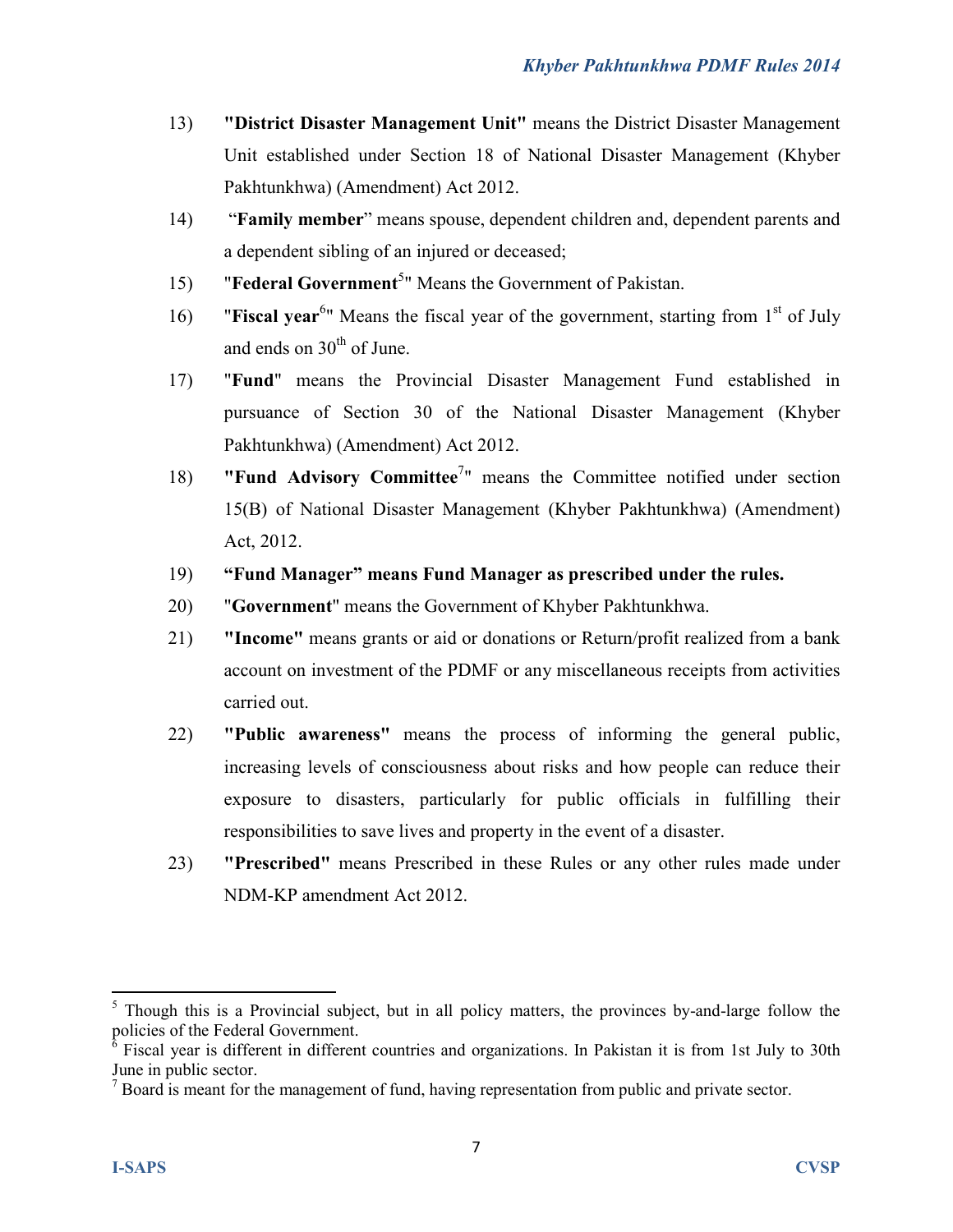- 24) **"Provincial Authority**" means Provincial Disaster Management Authority established under Section 15 of NDM (Khyber Pakhtunkhwa) (Amendment) Act 2012.
- 25) **"Provincial Plan"** means the plan for disaster management for the province prepared under Section 17 of NDM (Khyber Pakhtunkhwa) (Amendment) Act 2012.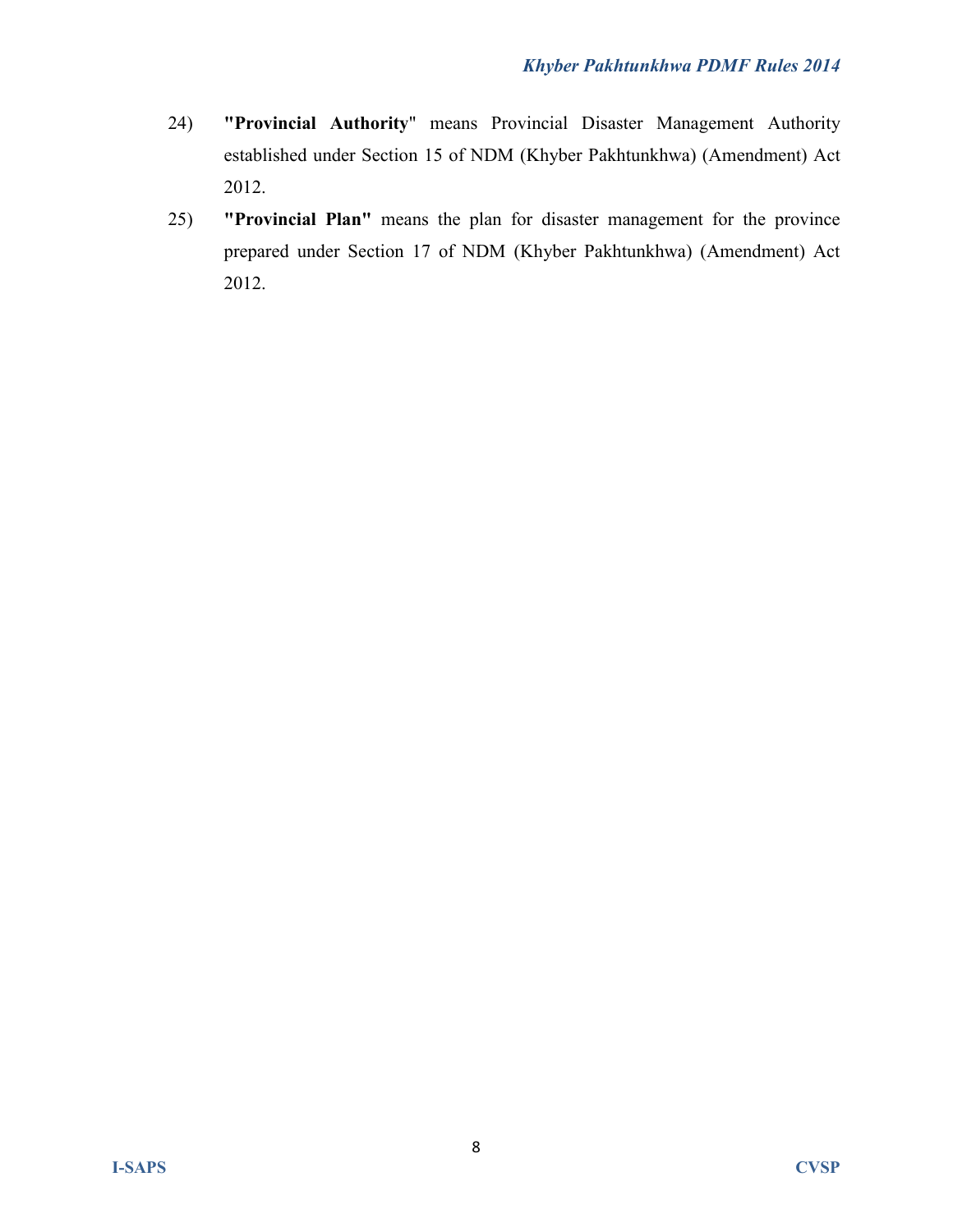## **CHAPTER-II**

## **PROVINCIAL DISASTER MANAGEMENT FUND**

#### **3. Management**

#### **of the Provincial Disaster Management Fund (PDMF):**

The Provincial Disaster Management Fund shall be managed on Financial Year basis.

#### **4. Purpose of the Fund are;**

1) To meet the expenses of establishment and operation of the fund.

2) To finance the activities of disaster preparedness, mitigation, response, relief, rehabilitation, reconstruction, disaster awareness and prevention;

 $3)$  To provide an opportunity and a common platform to governments<sup>8</sup>, international development partners and the private sector to pool resources<sup>9</sup>;

4) To guide and support international development partners and humanitarian communities/agencies to channel their resources and coordinate the financial support for disaster risk reduction, rehabilitation, reconstruction and disaster management activities in Khyber Pakhunkhwa $^{10}$ :

5) To provide inputs to position the provincial budget as the key vehicle to align the risk reduction, management and rehabilitation program with national development objectives<sup>11</sup>.

6) To ensure transparency, accountability, and efficiency in the utilization of Disaster Management Fund

7) To provide support to the government to ensure that the Disaster Management Fund has the flexibility, transparency, credibility and the means to prioritize effectively by maintaining object head wise budget and accounts and conduct regular internal audit.

<sup>8</sup> Federal and Provincial Governments

<sup>&</sup>lt;sup>9</sup>Private sector may include local individuals, chambers of commerce, associations, non-governmental organizations, philanthropists etc.

 $10D$  evelopment mean construction of civil works, capacity building and welfare projects.

<sup>&</sup>lt;sup>11</sup> Budget is the annual estimate of income and expenditure of the government.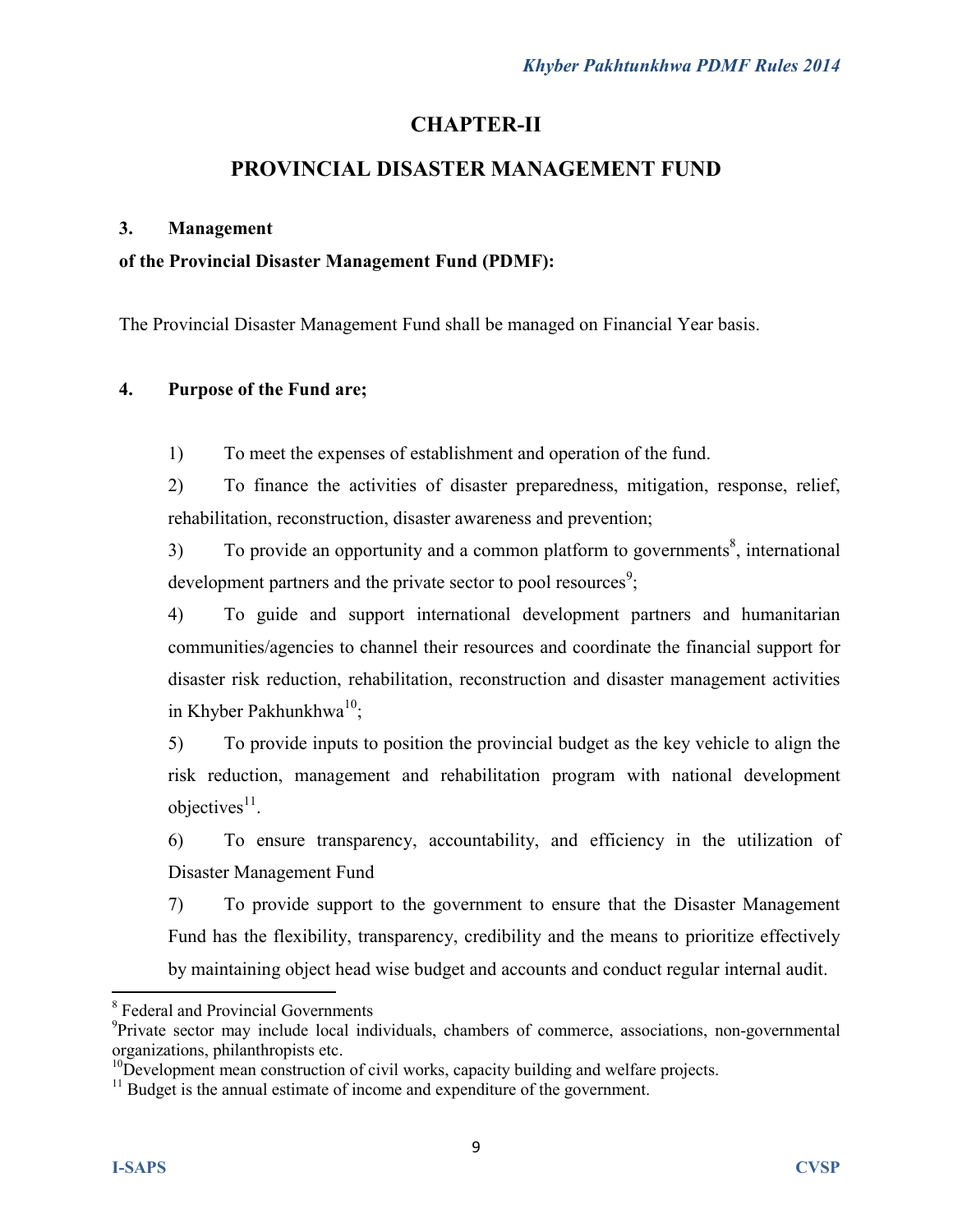## **5. Sources of Fund**

- 1) Seed money provided by the Government<sup>12</sup>;
- 2) Grants from the Federal Government or Provincial Governments;
- 3) Loans, Aid, Grants,  $13$  and donations  $14$  from local and foreign organizations, charitable organizations and individual donors, trust funds made to the Provincial Disaster Management Fund or advanced to the Government of Khyber Pakhtunkhwa, Relief, Rehabilitation and Settlement Department<sup>15</sup>.
- 4) Any loans obtained by the RR&SD/PDMA through the Government of Khyber Pakhtunkhwa, for explicit purposes approved by the Government<sup>16</sup>.
- 5) Any forfeited earnest<sup>17</sup> money, performance security or any non-refundable fee for registration, accreditation<sup>18</sup>, tender<sup>19</sup>/ procurement, purchase of documents shall be credited to the Fund.
- 6) Income from profit/return if any, received from the bank account.
- 7) Other miscellaneous receipts and incomes with the approval of Authority.

 $12$  The money initially provided by the government to establish the fund, whereupon the fund is built and operated. However the Fund can be established with donations as well.

Grants are funds usually provided by the government and which are non-refundable.

<sup>&</sup>lt;sup>14</sup> Donations are provided by individuals, NGOs and national and international philanthropist organizations.

<sup>&</sup>lt;sup>15</sup>Has been assigned to Relief, Rehabilitation and Settlement Department, responsible for disaster management and emergencies under National Disaster Management Act 2012 and National Disaster Management (Khyber Pakhtunkhwa) (Amendment) Act, 2012 .

<sup>&</sup>lt;sup>16</sup> Loans obtained on certain conditions are refundable.

 $17$  Money deposited as security by any supplier or firm.

<sup>&</sup>lt;sup>18</sup> Certification from the Fund about the services/contribution provided.

 $19$ <sup>19</sup> The advertisement published in the press for procurement of goods, services and works.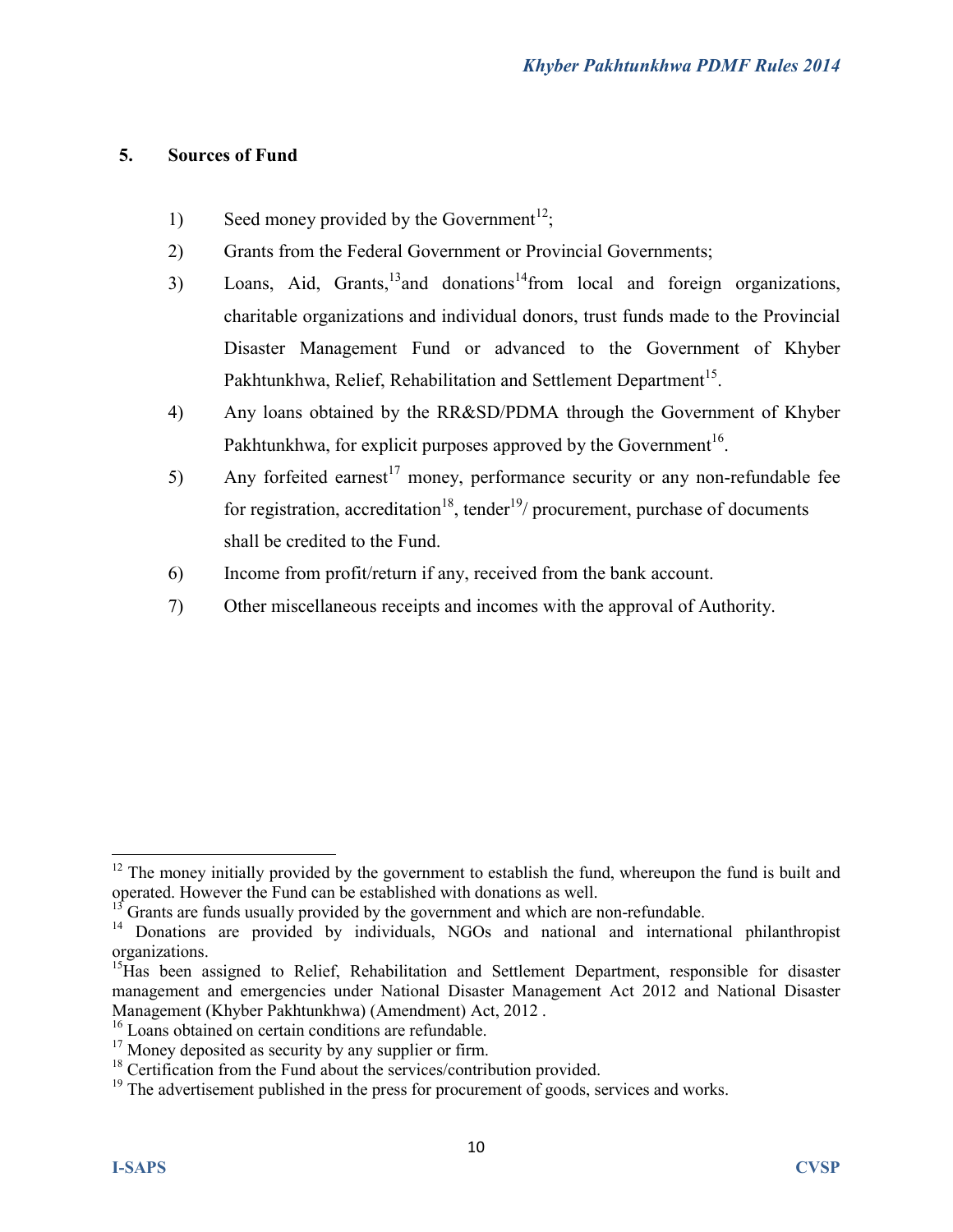## **CHAPTER-III**

## **PROVINCIAL DISASTER MANAGEMENT FUND BOARD**

#### **6. PDM Fund Management Board**

1. The Government shall constitute a Fund Management Board for the PDMF in the prescribed manner with the following composition:-

| 1) | Secretary Relief, Rehabilitation and Settlement      | Chairman         |
|----|------------------------------------------------------|------------------|
| 2) | Representative of Secretary Finance                  | Member           |
| 3) | Representative of Secretary Planning and Development | Member           |
| 4) | Director General PDMA                                | Member           |
| 5) | Two Private Co-opted Members                         |                  |
|    | (to be nominated by the Government)                  | Member           |
| 6) | <b>Fund Manager</b>                                  | Member/Secretary |

2. PDMA may and if required, may include any institutional representation as a coopted member in order to assist the Fund Management Board in undertaking its stipulated functions<sup>20</sup>.

## **7. Functions of the Fund Management Board**

The PDMF Management Board shall be responsible for the following functions:

- 1) The Fund shall be managed by PDMF Management Board and its functions will include:<sup>21</sup>
- 2) Approval of annual plans and budget with the assistance of the Finance Committee of PDMA.

<sup>&</sup>lt;sup>20</sup>Private members may include philanthropists, renowned citizens, politicians, bankers, academicians, journalists etc. Coopted members may include; representative/s of the person or institution who is an expert on disaster risk management, or has extraordinary contributions in the field.

<sup>&</sup>lt;sup>21</sup> Under Section 30(4) of the NDM(KP)(Amendment) Act 2012.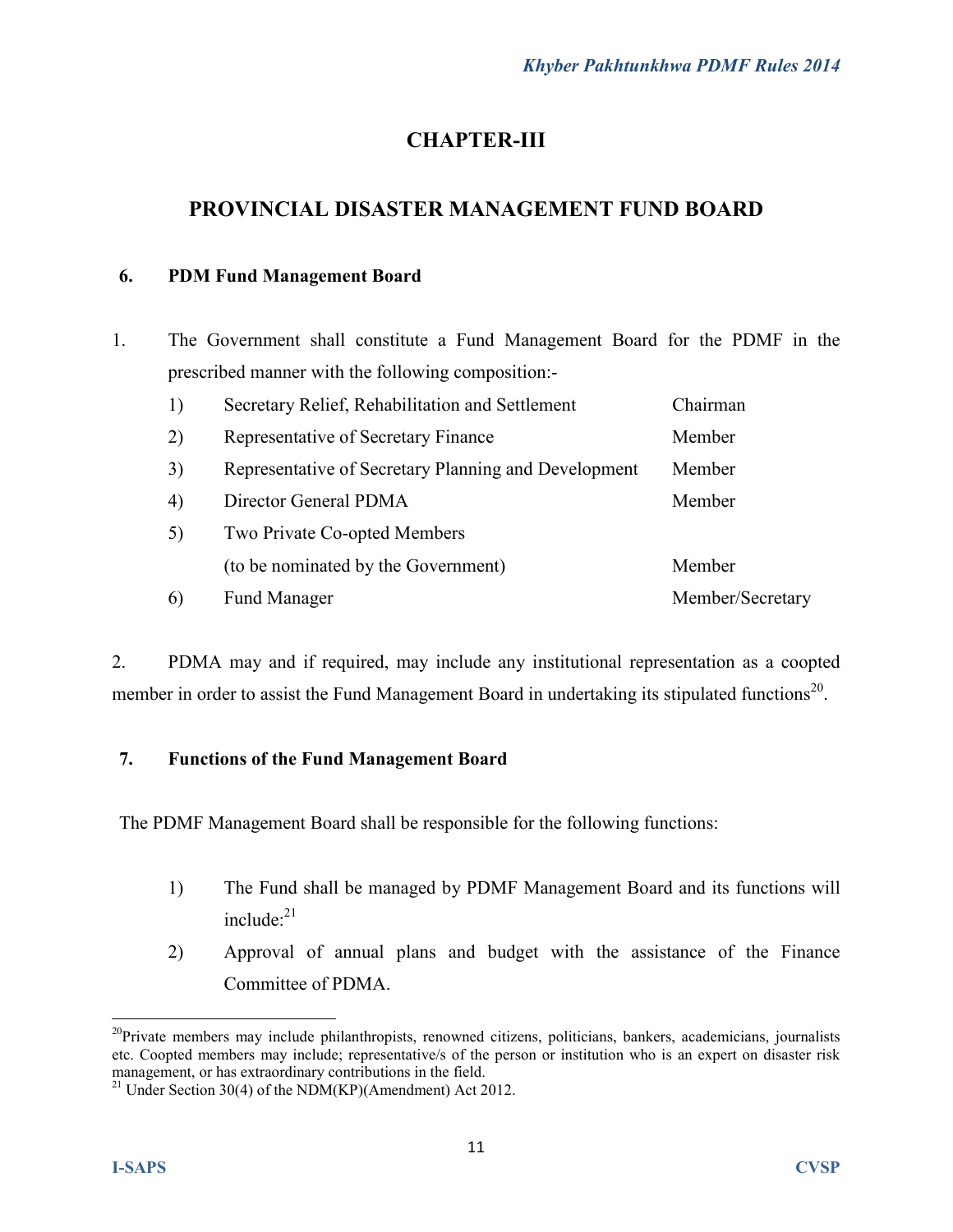- 3) Set compensation limits from the Fund;
- 4) Approve relief and rehabilitation plans and projects;
- 5) Appoint Fund Manager for the Fund;
- 6) Review progress, accounts and periodic reports.
- 7) Approve fund investment policy
- 8) Set upper  $\lim_{x \to 2} t^{22}$  on investment from the Fund
- 9) Assess feasibility<sup>23</sup> of investing working balance <sup>24</sup>or surplus funds in relation to regular financing of the Fund's mandatory obligations.
- 10) Prepare solicitation  $25$  document and approve the same for seeking offers to invest working capital and surplus funds.
- 11) Solicit offers from the banks and financial institutions scheduled<sup>26</sup> and regulated by the state of Pakistan, in an open and transparent manner providing opportunity to at least 3 or more to compete with unambiguous offers;
- 12) Carry out review and analysis of the offers;
- 13) Seek additional advise or engage fund managers or analysts or co-opt technical members for deciding the offers to invest in accordance with the provision of these Rules;
- 14) Evaluate and approve the best or most advantageous offer for investment out of the Fund, obtained on a competitive basis and in the manner laid down in these Rules;
- 15) Ensure monitoring of maintenance of 'A' credit rating<sup>27</sup> of the banks in which part of the Fund is invested and in case of a downgrade, immediately act to withdraw investment in the manner provided in these Rules;
- 16) Prepare and place investment decisions and outcomes, on a regular basis, before the Board in the attempt to keep them informed at all times in this regard.

<sup>&</sup>lt;sup>22</sup>The amount to be invested in long/short term saving schemes and the amount to be retained for operational expenses.

 $^{23}$ To assess the technical feasibility of the investment in terms of profitability, maturity, security etc.

<sup>&</sup>lt;sup>24</sup>to foresee the cash requirements and accordingly invest the surplus /balance amount in short term schemes.

<sup>&</sup>lt;sup>25</sup>Documents for obtaining bids for investment.

<sup>&</sup>lt;sup>26</sup>A bank included in the list of banks maintained under sub-section (1) of Section 3 of the state bank of Pakistan.

 $27$ The credit worthiness of a debtor/bank evaluated by a rating agency.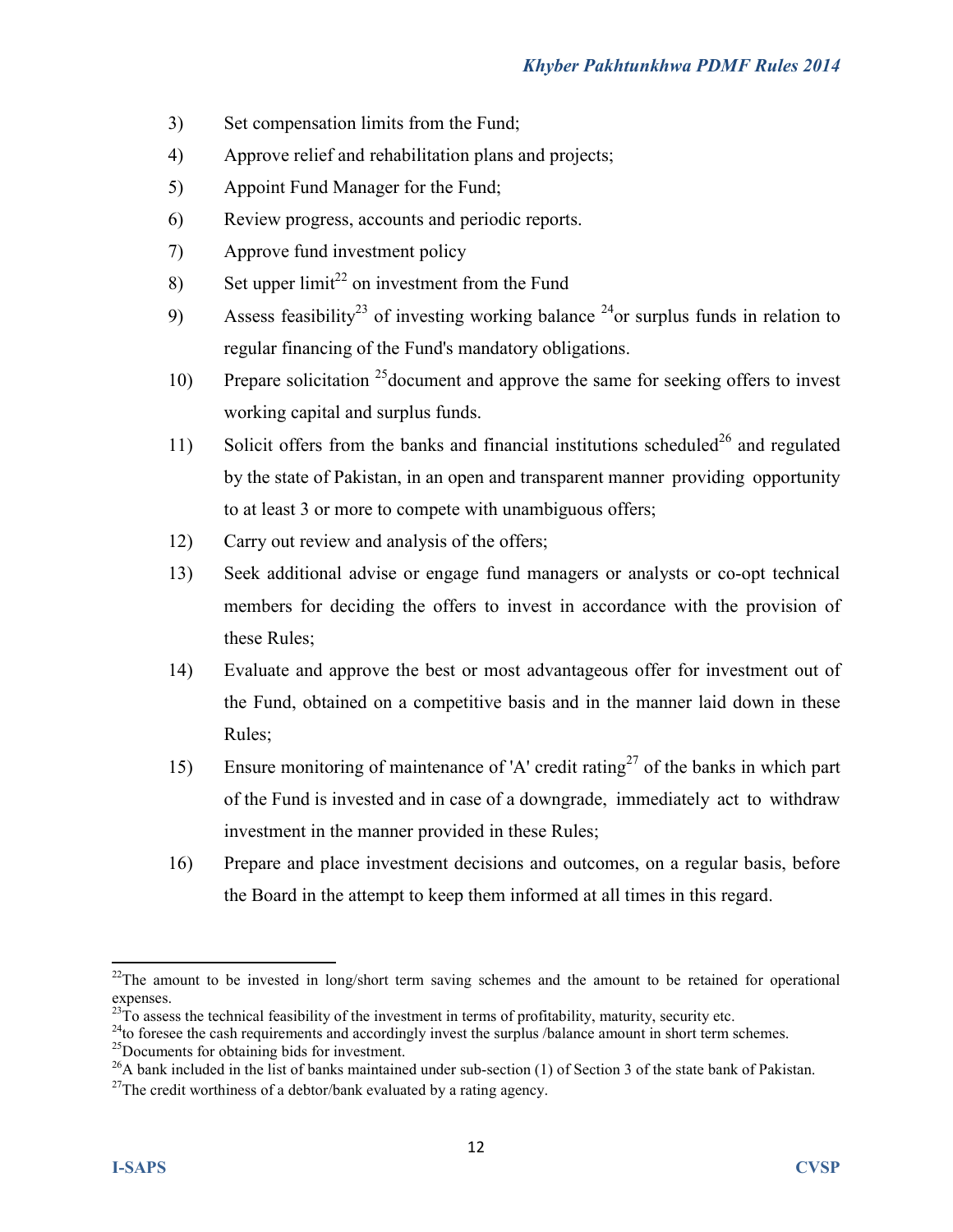#### **8**. **Fund Manager:**

- (1) The Government shall employ on contract a Fund Manager of the Fund, through an open and transparent selection process, on such terms and conditions as it may determine.
- (2) A person shall not be appointed as the Fund Manager unless he has at least twelve years' experience of management including at least three years' experience of investment banking, treasury operations, finance, asset management, fund management or unit trust management and holds a sixteen years, equivalent or higher degree.
- (3) Subject to the provisions of the rules, the Fund Manager shall exercise such powers and perform such functions as may be assigned to him by the Fund Management Board.
- (4) The Fund Manager shall hold the office for a renewable term of three years.
- (5) The Government may, after providing an opportunity of being heard, remove the Fund Manager during the tenure of his office.
- (6) The Fund Manager may tender his resignation to the Government and shall cease to hold office upon acceptance of his resignation.

## **9. Responsibilities of the Fund Manager**:-

Subject to the Government Policy, the Fund Manager shall place all the funds in the name of the PDM Fund in the banks approved by the Fund Management Board, in the following heads<sup>28</sup>:-

- a) Savings<sup>29</sup> Account;
- b) Term  $30$ Deposit Account;
- c) Welfare Fund Account;
- d) Endowment<sup>31</sup> Fund Account; and

<sup>&</sup>lt;sup>28</sup> Different types of accounts depending on operational requirements and profitability.

<sup>&</sup>lt;sup>29</sup> Interest bearing accounts

 $30$  Deposit for fixed term like 3 months, 6 months etc.

 $31$  The fund of which principal amount is invested and interest accrued is spent.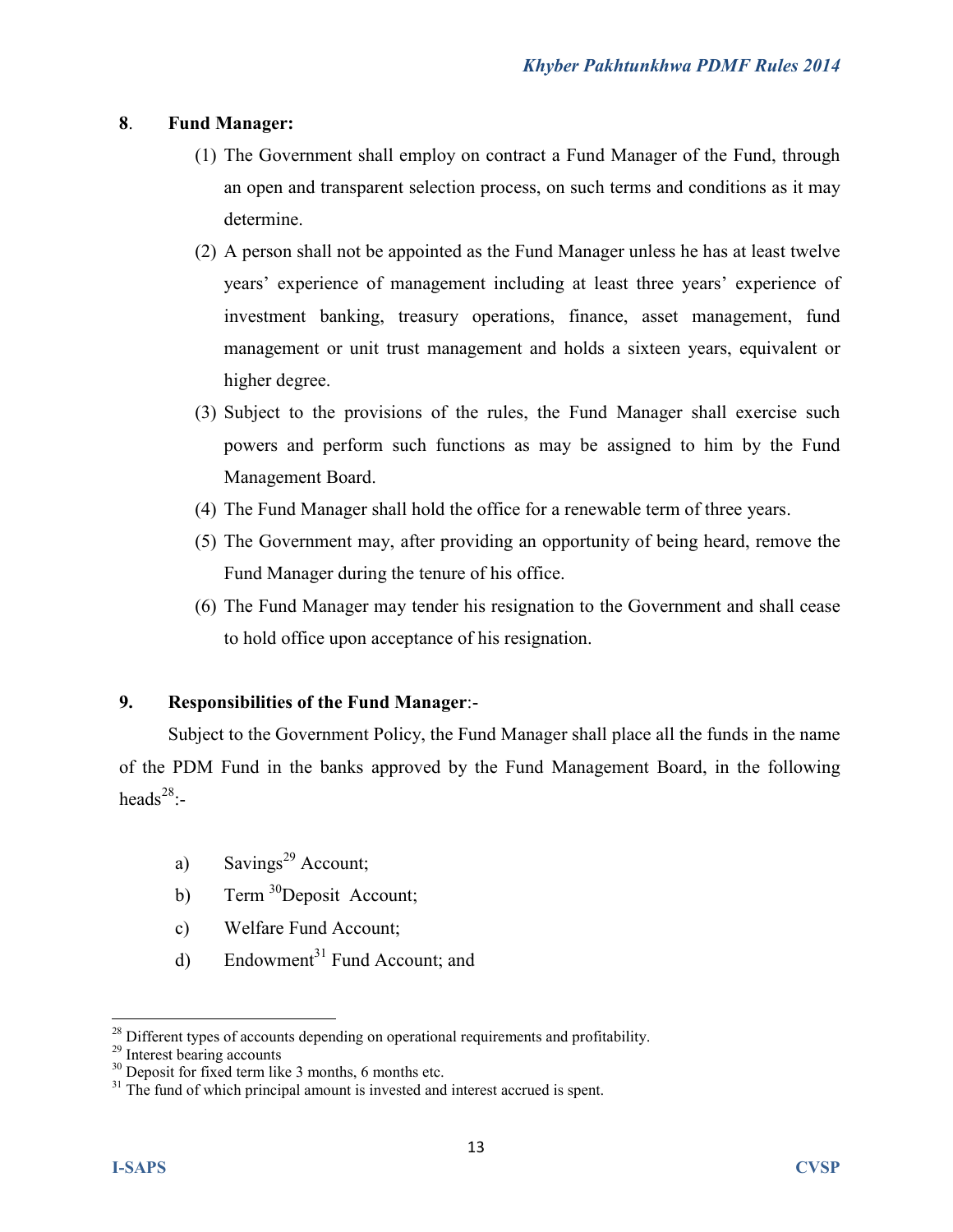e) Any other financial instrument to be determined by the Fund Management Board from time to time.

## **10**. **Meetings <sup>32</sup>of the Fund Management Board:**

The meeting of the Fund Management Board shall be held at least once in three months. The Chairperson, however, whenever considers necessary, may call an emergency meeting of the Board. The Chairperson and five  $(5)$  Members shall be the quorum<sup>33</sup> for the meeting and all decisions will be taken with majority vote.

<sup>&</sup>lt;sup>32</sup> The powers rests with the Board and meetings are essential at regular intervals.

<sup>&</sup>lt;sup>33</sup>Minimum number of members essential for legally upholding the proceeding and decisions of the meeting.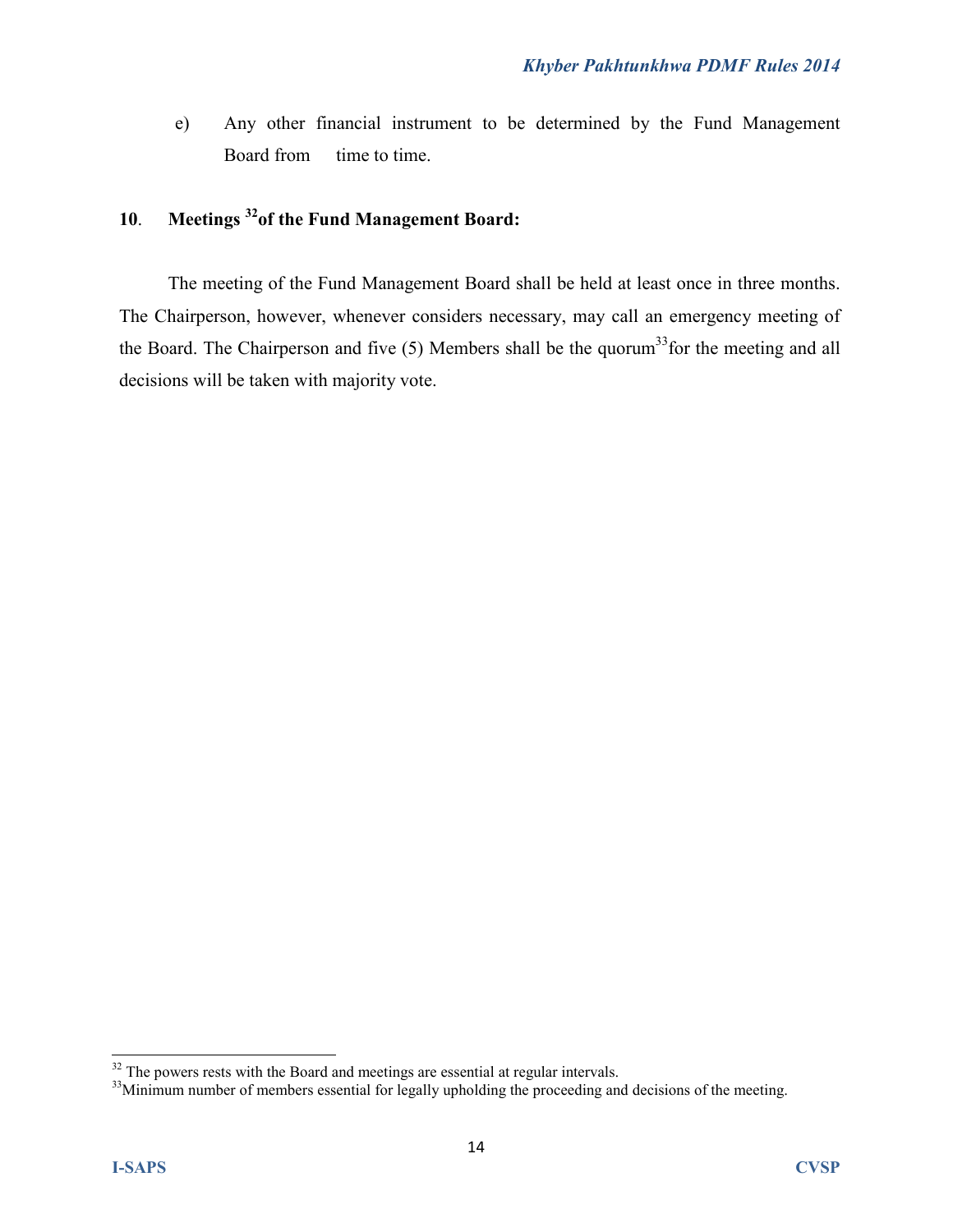## **CHAPTER-IV**

## **OPERATION OF THE PROVINCIAL DISASTER MANAGEMENT FUND**

#### **11**. **Operation of the Funds**

Subject to the approval of the Authority:

- 1). All the amounts shall be credited in the Fund by the Director General. .
- 2). Director General may exercise the powers necessary for the purpose.

#### **12. Payment from the Fund:**-

Payment from the fund shall be made under the accounting procedure for operation/utilization of the provincial disaster management fund rules 2014.

#### **13. Loans, Grants and Donations:**

All local and foreign grants/donations or loans obtained shall be governed under the Accounting Procedure for Operation/Utilization of the Provincial Disaster Management Fund Rules and may be routed through the Fund account<sup>34</sup>, until and unless explicit permission has been obtained for opening and operationalizing an assignment  $35$  account in accordance with the accounting procedures of the government for a particular grant<sup>36</sup>, or donation or loan

#### **14. Budget**:-

The Fund Manager shall be responsible for preparing the actual income and expenditure statements of the current financial year and budget estimates for the next financial year proposed for placement before the Finance Committee and Fund Management Board for approval at the end of current financial year $3^7$ .

<sup>&</sup>lt;sup>34</sup> Account maintained with bank.

<sup>&</sup>lt;sup>35</sup> Assignment account is opened for specific project and closed when the project is completed.

<sup>&</sup>lt;sup>36</sup>Grants often carries strings of preset specific objectives and milestones from the donor whereas donations are purely at the discretion of the recipient organization.

<sup>&</sup>lt;sup>37</sup>The ongoing financial year.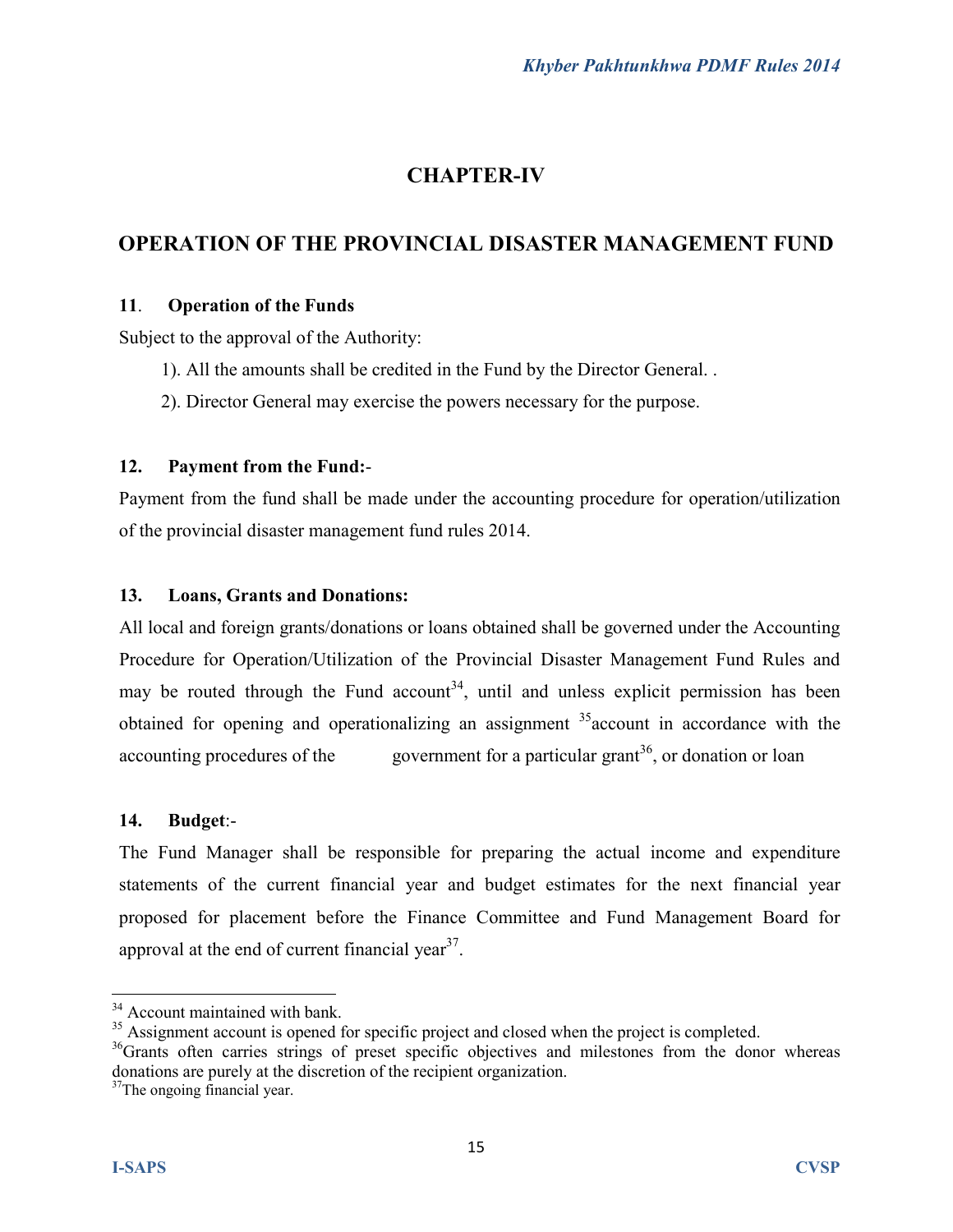#### **15. Audit:**

- 1) **Audit of Expenditure**: Accounts shall be audited by the Auditor General of Pakistna in the prescribed manner. On receipt of the Audit Report from the Auditor General of Pakistan or his authorized representative, working paper against each audit observation(s) shall be prepared and submitted to Principal Accounting Officer for holding Departmental Accounts Committee (DAC) meeting and get finalized the process up to the month of December following each financial year**.**
- 2) **Internal Audit:** The Assistant Director Internal Audit of the Authority shall conduct Internal Audit of the Accounts of the Fund in prescribed manner.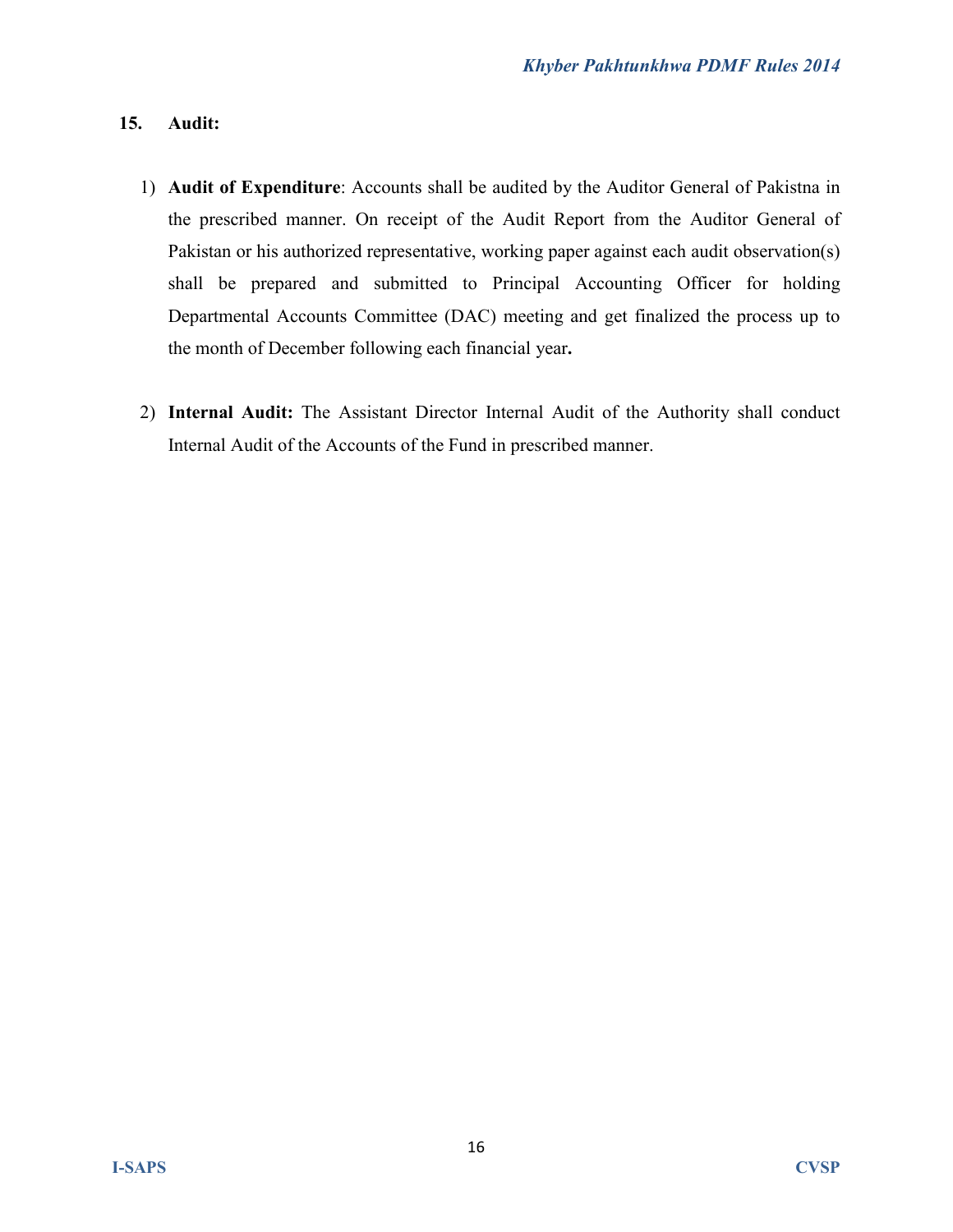## **SOURCES:**

- 1) Government of Pakistan, National Disaster Management Act, 2010
- 2) Government of Khyber Pakhtunkhwa, National Disaster Management (Khyber Pakhtunkhwa) (Amendment) Act, 2012.
- 3) Khyber Pakhtunkhwa Finance Department, Khyber Pakhtunkhwa Pension Fund Management Act 1999.
- 4) Khyber Pakhtunkhwa Finance Department, Khyber Pakhtunkhwa Pension Fund Management Rules 1999.
- 5) Khyber Pakhtunkhwa Finance Department, Khyber Pakhtunkhwa General Provident Fund Management Act 1999.
- 6) Khyber Pakhtunkhwa Finance Department, Khyber Pakhtunkhwa General Provident Fund Management Rules 1999.
- 7) Government of Khyber Pakhtunkhwa, Education Department, Khyber Pakhtunkhwa Elementary Education Foundation Fund and Fund Investment Rules 2012.
- 8) Government of Khyber Pakhtunkhwa, Khyber Pakhtunkhwa Education Department, Frontier Education Foundation, Financial Rules.
- 9) Government of Khyber Pakhtunkhwa, Health Department, Khyber Pakhtunkhwa Frontier Health Foundation, Financial Rules.
- 10) Government of Khyber Pakhtunkhwa, Khyber Pakhtunkhwa Provincial Disaster Management Authority Financial Management and Accounts Rules 2010.
- 11) Earthquake Relief and Rehabilitation Authority Financial Rules.
- 12) Punjab Education Foundation Finance and Audit Rules 2005.
- 13) Khyber Pakhtunkhwa Government Servants Benevolent Fund Ordinance 1972.
- 14) The Punjab Education Foundation Conduct of Business Rules 2005
- 15) Rules of Administration of Education Employees Foundation (EEF) Khyber Pakhtunkhwa, Peshawar.
- 16) The Charitable Endowments Act, 1890.